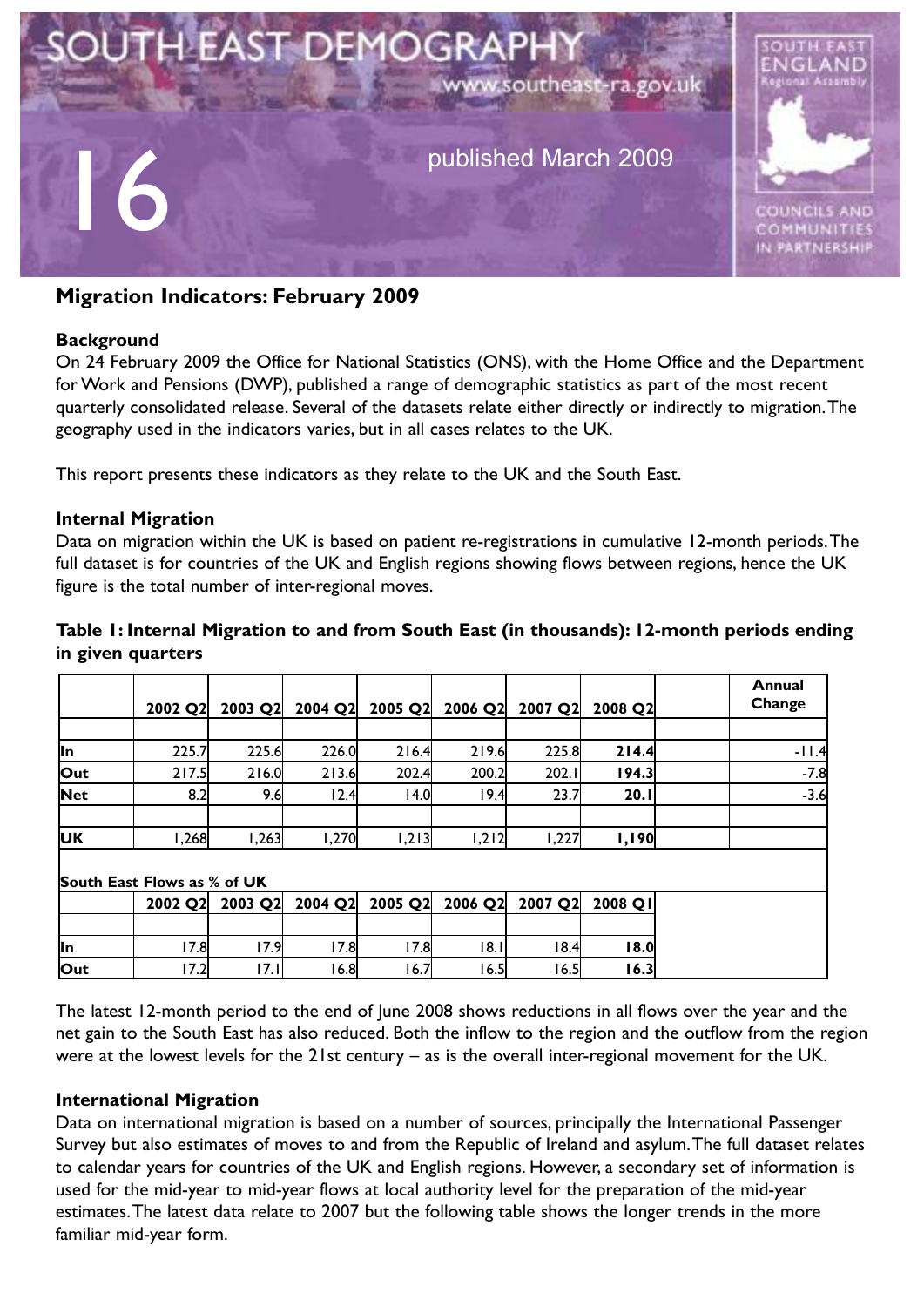## **Table 2: International Migration to and from the South East and the UK (in thousands): 12 month periods ending at given quarters**

|                           |         |         |         |         |         |         |         |                 | Annual         |
|---------------------------|---------|---------|---------|---------|---------|---------|---------|-----------------|----------------|
| UΚ                        | 2002 Q2 | 2003 Q2 | 2004 Q2 | 2005 Q2 | 2006 Q2 | 2006 Q4 | 2007 Q2 | 2007 Q4         | Change         |
| ln                        | 488     | 505     | 526     | 593     | 561     | 59 I    | 595     | 577             | -14            |
| Out                       | 336     | 357     | 353     | 334     | 387     | 400     | 388     | 340             | $-60$          |
| <b>Net</b>                | 152     | 147     | 173     | 258     | 74      | 191     | 207     | 237             | 46             |
|                           |         |         |         |         |         |         |         |                 |                |
| <b>South</b>              |         |         |         |         |         |         |         |                 | <b>Annuall</b> |
| East                      | 2002 Q2 | 2003 Q2 | 2004 Q2 | 2005 Q2 | 2006 Q2 | 2006 Q4 | 2007 Q2 | 2007 Q4         | Change         |
| ln.                       | 67      | 71      | 74      | 77      | 71      | 81      | 81      | 84              |                |
| Out                       | 62      | 52      | 59      | 46      | 57      | 53      | 61      | 54              |                |
| <b>Net</b>                | 51      | ا9      | 5       | 31      | 14      | 28      | 20      | 30              |                |
|                           |         |         |         |         |         |         |         |                 |                |
| <b>South</b><br>East as % |         |         |         |         |         |         |         |                 |                |
| of UK                     | 2002 Q2 | 2003 Q2 | 2004 Q2 | 2005 Q2 | 2006 Q2 | 2006 Q4 | 2007 Q2 | 2007 Q4         |                |
| ∥n                        | 14      | (4)     | 14      | 131     | 13      | 141     | 141     | 15              |                |
| Out                       | ا8      | l 51    | 17      | 14      | 15      | 13      | 161     | $\overline{16}$ |                |
| <b>Net</b>                | 31      | ∣3I     | 9       | ا 2     | 8       | 15      | 10      | 13              |                |

While nationally the gross flows have declined over the past year the South East inflow has increased slightly and net inflows to both UK and the South East have increased.

# **Asylum Seekers**

Data on asylum is now collected by the UK Border Agency and made available by the Home Office.The applications data is only available for the UK as a whole but the information on those asylum seekers who receive either subsistence only or accommodation support is available for all regions and local authorities, although data is rounded to the nearest five and is not published if less than 15 cases (subsistence).

However, in the case of accommodation support all local authorities giving some support (even if rounded to zero) is shown in the tabulations.

### **Table 3:Asylum: UK Applicants (12-month periods ending at given quarters) and Supported Asylum Seekers at end of periods (in thousands)**

|                   | 2002 Q2 | 2003 Q2 |      |      | 2004 Q2 2005 Q2 2006 Q2 2007 Q2 2007 Q4 |         |         | 2008 Q2 | 2008 Q4 Change | Annual         |
|-------------------|---------|---------|------|------|-----------------------------------------|---------|---------|---------|----------------|----------------|
| <b>UK</b>         |         |         |      |      |                                         |         |         |         |                |                |
| <b>Applicants</b> | 76.5    | 72.5    | 39.7 | 30.3 | 24.4                                    | 22.3    | 23.4    | 25.0    | 25.7           | 2.2            |
|                   |         |         |      |      | <b>Supported</b>                        |         |         |         |                |                |
|                   |         |         |      |      |                                         |         |         |         |                | <b>Annuall</b> |
|                   | 2002 Q2 | 2003 Q2 |      |      | 2004 Q2 2005 Q2 2006 Q2                 | 2007 Q2 | 2007 Q4 | 2008 Q2 | 2008 Q4 Change |                |
| lUК               |         |         |      |      |                                         | 48.I    | 43.0    | 30.6    | 31.3           | $-11.7$        |
| South East        |         |         |      |      |                                         |         | 0.9     | 0.1     | 0.7            | $-0.1$         |

Asylum applications have recently started to rise again after falling from the annual totals of over 70,000 around the turn of the century. Numbers receiving support are still falling, representing some backlog of those applying in earlier years.

## **National Insurance Numbers (NINos)**

New NINos allocated to overseas nationals by the DWP have become a useful way of monitoring the flow of citizens of EU accession states coming to the UK for work. The data, rounded to the nearest 10, is available for all local authorities in the UK by a full range of origin countries for financial years.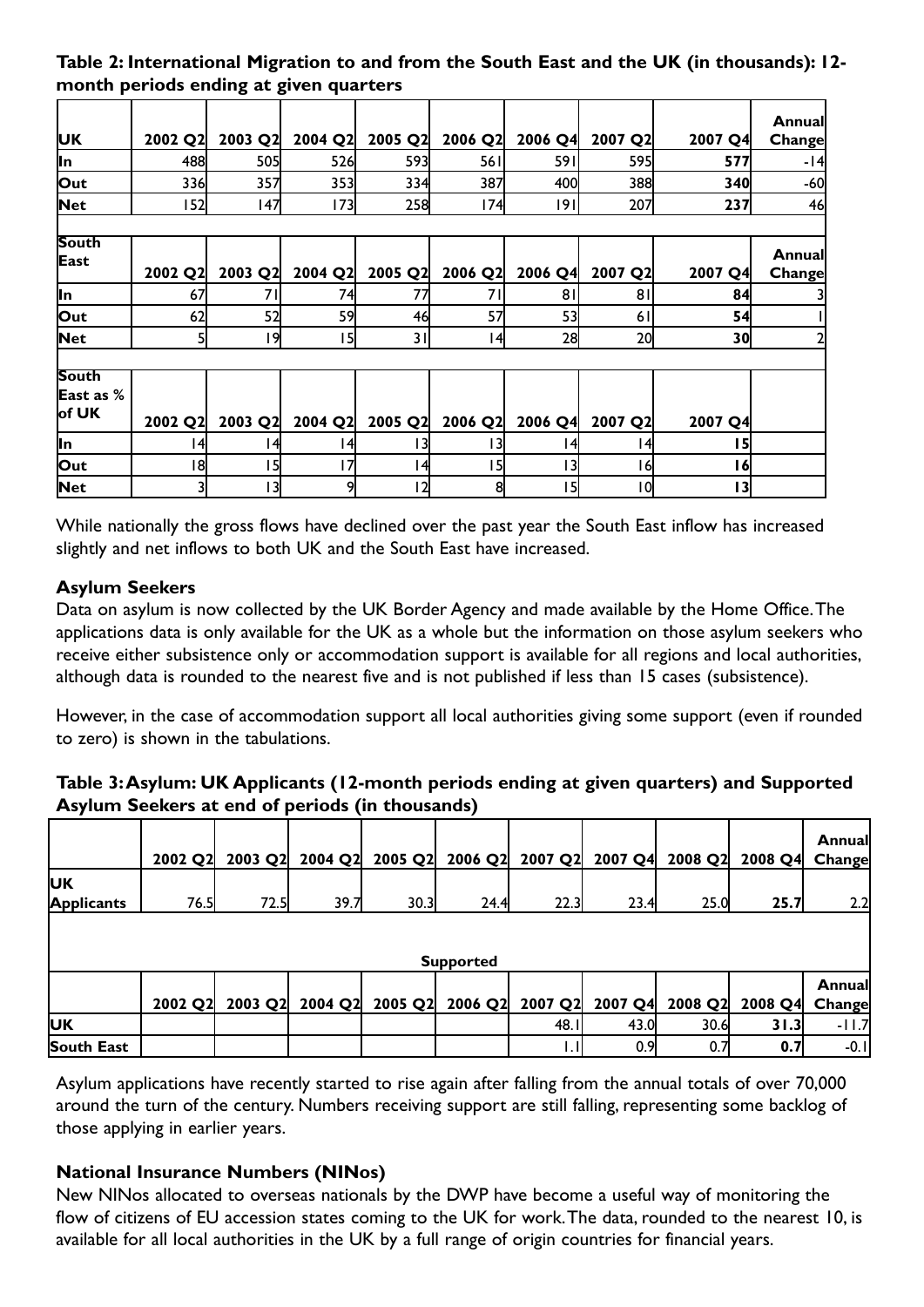## **Table 4: National Insurance Numbers allocated to Overseas Nationals (in thousands): 12 month periods ending at given quarters**

|                   |        | 2003 QI | 2004 QI | 2005 QI | 2006 QI | 2007 QI | 2007 Q3 | 2008 QI | 2008 Q3     | Annuall<br>Change |
|-------------------|--------|---------|---------|---------|---------|---------|---------|---------|-------------|-------------------|
|                   | UK     | 346.2   | 373.5   | 435.4   | 663.0   | 705.8   | 776.4   | 733.I   | 719.9       | $-56.6$           |
| Total             | South  |         |         |         |         |         |         |         |             |                   |
|                   | East   | 37.4    | 43.5    | 51.0    | 80.2    | 79.3    |         | 82.8    |             |                   |
|                   |        |         |         |         |         |         |         |         |             |                   |
|                   |        |         |         |         |         |         |         |         |             | Annual            |
|                   |        | 2003 QI | 2004 QI | 2005 QI | 2006 QI | 2007 QI | 2007 Q3 | 2008 QI | 2008 Q3     | Change            |
|                   | UK     | l I.41  | 19.9    | 107.8   | 269.3   | 308.9   | 335.9   | 293.8   | 265.2       | $-70.7$           |
| EU A <sub>8</sub> | South  |         |         |         |         |         |         |         |             |                   |
|                   | East   | 0.9     | 1.7     | 4.3     | 33.8    | 34.1    |         | 33.8    |             |                   |
|                   |        |         |         |         |         |         |         |         |             |                   |
|                   |        |         |         |         |         |         |         |         |             | Annual            |
|                   |        | 2003 QI | 2004 QI | 2005 QI | 2006 QI | 2007 QI | 2007 Q3 | 2008 QI | 2008 Q3     | Change            |
| Bulgaria &        | UK     | 5.8     | 8.4     | 7.8     | 5.7     | 6.8     | 24.7    | 36.9    | <b>40.9</b> | 16.2              |
| <b>Romania</b>    | lSouth |         |         |         |         |         |         |         |             |                   |
|                   | East   | 0.5     | 0.9     | 0.0     | 0.9     | 0.7     |         | 3.5     |             | ┅                 |

The total inflow peaked in calendar year 2007 at 797,000 and the flow from the EU A8 countries (Czech Republic, Estonia, Hungary, Latvia, Lithuania, Poland, Slovakia and Slovenia) peaked in the year to September 2007.The A8 flow fell by over 20% in the following year.There has been the expected continual increase in flows from Bulgaria and Romania, which joined the EU at the beginning of 2007.

# **Worker Registration Scheme (WRS) and Bulgaria/Romania**

The WRS relates solely to the A8 countries.The data is available by 'regions' related to the first two characters of the postcode and do not align with the Government Office regions. For workers from Bulgaria and Romania there are a number of administrative ways by which they may legally obtain work in the UK.The data presented here relate to Accession Worker Cards and Registration Certificates, which is mainly given to the self-employed. Data on the Seasonal Agricultural Worker Scheme has not been presented here. None of the data is available below the level of the UK.

| Table 5: Worker Registration Scheme (A8); Accession Worker Cards and Registration |
|-----------------------------------------------------------------------------------|
| Certificates (Bulgaria/Romania) (in thousands): calendar years                    |

|                         | 2004   | 2005  | 2006  | 2007  | 2008  | Annual<br>Change |
|-------------------------|--------|-------|-------|-------|-------|------------------|
| WRS                     | 134.61 | 212.3 | 234.7 | 217.0 | 164.0 | $-52.0$          |
|                         |        |       |       |       |       |                  |
|                         |        |       |       |       |       | Annual           |
|                         |        |       |       | 2007  | 2008  | Change           |
| <b>Bulgaria/Romania</b> |        |       |       | 40.9  | 29.9  | - 11             |

The downturn in WRS reflects what has been seen with NINos for A8 countries.The WRS fall to the end of 2008 was even steeper than that for NINos at about 25%. It is too early to detect trends in the Bulgaria/Romania data given that 2007 was the first year since accession, however the registrations were down each quarter of 2008 compared with 2007.

# **Conclusions**

The two measures that are used to prepare the mid-year estimates – internal and international migration – in combination show levels of net migration that imply that the South East is gaining more population through migration than was demonstrated by the ONS population estimates for mid-2007. Between mid-2006 and mid-2007 the net migration gain was estimated to be 44,000.The most recent estimates in combination show that the current gain could be increased to 50,000 – a gain of 20,000 internal migrants